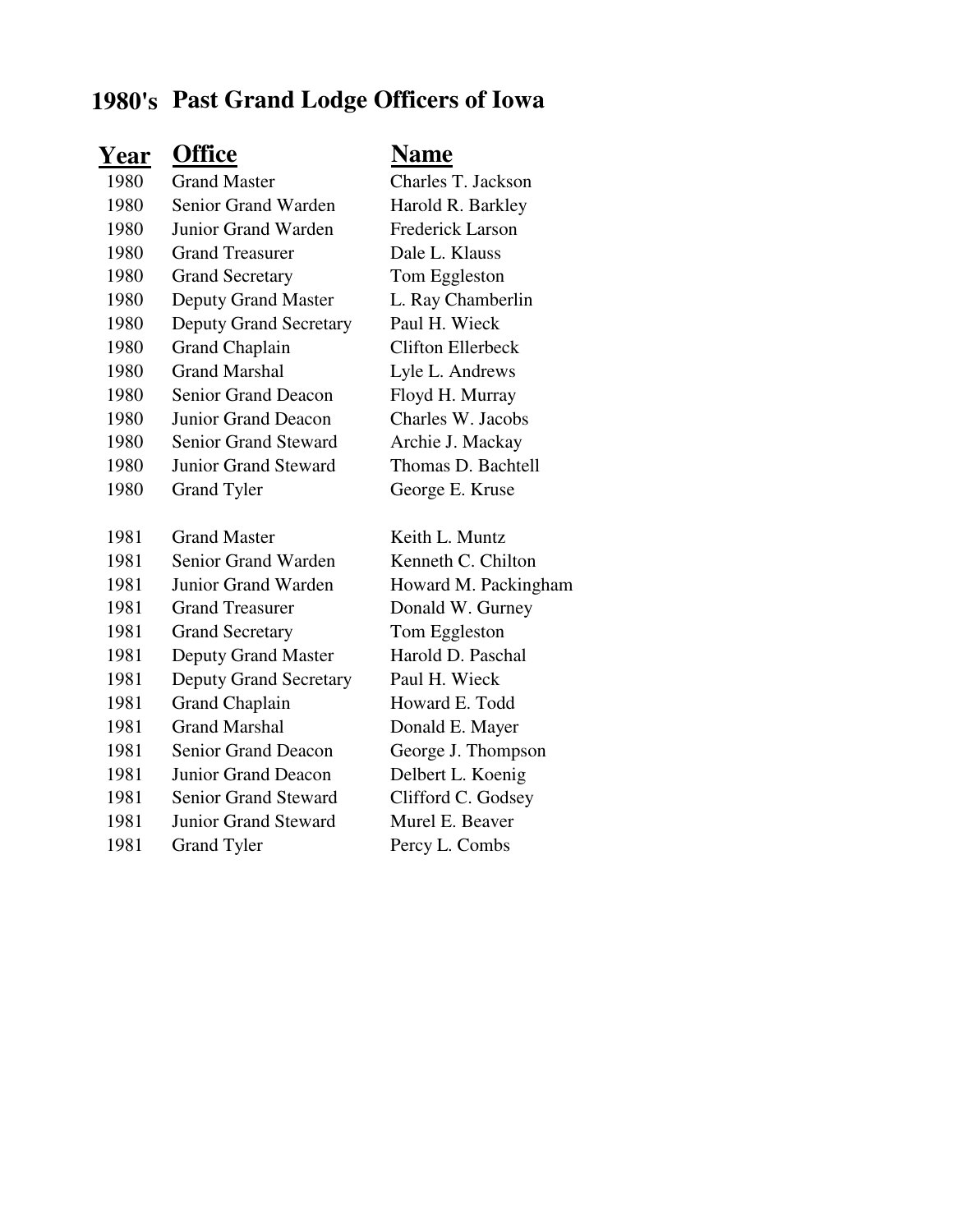| 1982         | <b>Grand Master</b>                        | Norval P. Marks                           |
|--------------|--------------------------------------------|-------------------------------------------|
| 1982         | Senior Grand Warden                        | Lyle C. Johnson                           |
| 1982         | Junior Grand Warden                        | Roger L. Gardewine                        |
| 1982         | <b>Grand Treasurer</b>                     | Lawrence N. Crail                         |
| 1982         | <b>Grand Secretary</b>                     | Tom Eggleston                             |
| 1982         | <b>Deputy Grand Master</b>                 | George D. Weed                            |
| 1982         | <b>Deputy Grand Secretary</b>              | Paul H. Wieck                             |
| 1982         | <b>Grand Chaplain</b>                      | Russell L. Seger                          |
| 1982         | <b>Grand Marshal</b>                       | Dennis M. Zahrt                           |
| 1982         | Senior Grand Deacon                        | Lester C. Fleming                         |
| 1982         | Junior Grand Deacon                        | Virgil J. Mackey                          |
| 1982         | <b>Senior Grand Steward</b>                | Merlin D. Stone                           |
| 1982         | <b>Junior Grand Steward</b>                | Dean Remy                                 |
| 1982         | <b>Grand Tyler</b>                         | Norman E. Hammond                         |
|              |                                            |                                           |
| 1983         | <b>Grand Master</b>                        | C. Glenn Brown                            |
| 1983         | Senior Grand Warden                        | Jerrold R. Anderson                       |
| 1983         | Junior Grand Warden                        | Carol H. Cremer                           |
| 1983         | <b>Grand Treasurer</b>                     | Tex R. Heyer                              |
| 1983         | <b>Grand Secretary</b>                     | Tom Eggleston                             |
| 1983         | <b>Deputy Grand Master</b>                 | Edwin D. Blinks                           |
| 1983         | <b>Deputy Grand Secretary</b>              | Paul H. Wieck                             |
| 1983         | <b>Grand Chaplain</b>                      | David J. Nolte                            |
| 1983         | <b>Grand Marshal</b>                       | Edward T. Johnson                         |
| 1983         | <b>Senior Grand Deacon</b>                 | D. Dean Johnson                           |
| 1983         | Junior Grand Deacon                        | William E. Kimler                         |
| 1983         | <b>Senior Grand Steward</b>                | Darel F. Redmond                          |
| 1983         | <b>Junior Grand Steward</b>                | Edward A. Sieh                            |
| 1983         | <b>Grand Tyler</b>                         | Elmer D. Louth                            |
|              |                                            |                                           |
| 1984<br>1984 | <b>Grand Master</b><br>Senior Grand Warden | R. Dean Metcalf                           |
| 1984         | Junior Grand Warden                        | Ralph A. Livermore<br>Samuel J. McKenrick |
|              |                                            |                                           |
| 1984         | <b>Grand Treasurer</b>                     | Hugh E. Hossle                            |
| 1984         | <b>Grand Secretary</b>                     | Tom Eggleston                             |
| 1984         | <b>Deputy Grand Master</b>                 | Roland E. Hoag, Jr.                       |
| 1984         | <b>Deputy Grand Secretary</b>              | Paul H. Wieck                             |
| 1984         | <b>Grand Chaplain</b>                      | Wilfred L. Struve                         |
| 1984         | <b>Grand Marshal</b>                       | Galen A. Rozeboom                         |
| 1984         | <b>Senior Grand Deacon</b>                 | Edwin E. Armstead                         |
| 1984         | Junior Grand Deacon                        | Samuel J. Strange                         |
| 1984         | <b>Senior Grand Steward</b>                | Melvin A. Reynolds                        |
| 1984         | <b>Junior Grand Steward</b>                | Dale A. Sheets                            |
| 1984         | <b>Grand Tyler</b>                         | Henry R. Larson                           |
|              |                                            |                                           |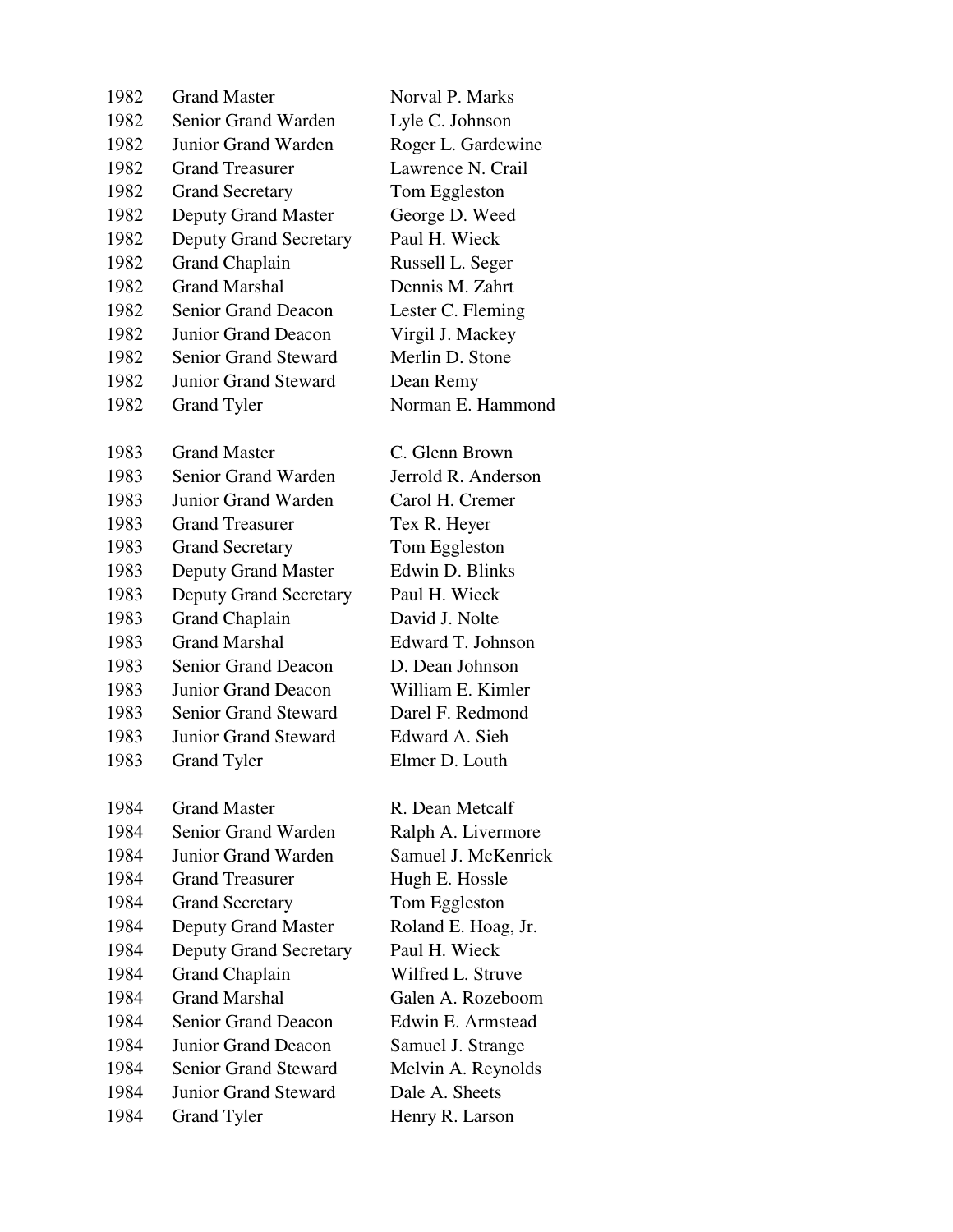| 1985     | <b>Grand Master</b>           | Harold D. Paschal    |
|----------|-------------------------------|----------------------|
| 1985     | Senior Grand Warden           | Archie J. Mackay     |
| 1985     | Junior Grand Warden           | Clifford C. Godsey   |
| 1985     | <b>Grand Treasurer</b>        | A. J. Ziskovsky      |
| 1985     | <b>Grand Secretary</b>        | Tom Eggleston        |
| 1985     | <b>Deputy Grand Master</b>    | Lyle C. Johnson      |
| 1985     | <b>Deputy Grand Secretary</b> | Paul H. Wieck        |
| 1985     | <b>Grand Chaplain</b>         | Frank B. Evans       |
| 1985     | <b>Grand Marshal</b>          | Jon B. Proctor       |
| 1985     | <b>Senior Grand Deacon</b>    | Paul R. Mauer        |
| 1985     | <b>Junior Grand Deacon</b>    | Warner E. Zeran      |
| 1985     | <b>Senior Grand Steward</b>   | Franklyn C. Early    |
| 1985     | <b>Junior Grand Steward</b>   | Everett A. Mauch     |
| 1985     | <b>Grand Tyler</b>            | Robert D. Clift      |
| 4/1/1986 | <b>Senior Grand Deacon</b>    | Carl H. Van Sickle   |
|          |                               |                      |
| 1986     | <b>Grand Master</b>           | Harold R. Barkley    |
| 1986     | Senior Grand Warden           | Donald D. Schoof     |
| 1986     | Junior Grand Warden           | Floyd H. Murray      |
| 1986     | <b>Grand Treasurer</b>        | Merlin D. Stone      |
| 1986     | <b>Grand Secretary</b>        | Tom Eggleston        |
| 1986     | <b>Deputy Grand Master</b>    | Donald W. Gurney     |
| 1986     | <b>Deputy Grand Secretary</b> | Paul H. Wieck        |
| 1986     | <b>Grand Chaplain</b>         | Gordon Freeburg      |
| 1986     | <b>Grand Marshal</b>          | Russell E. Paulson   |
| 1986     | <b>Senior Grand Deacon</b>    | William J. Odom      |
| 1986     | Junior Grand Deacon           | Russel D. Strawn     |
| 1986     | <b>Senior Grand Steward</b>   | Warren D. Fischer    |
| 1986     | <b>Junior Grand Steward</b>   | Larry D. Christensen |
| 1986     | <b>Grand Tyler</b>            | Neil E. Sautter      |
|          |                               |                      |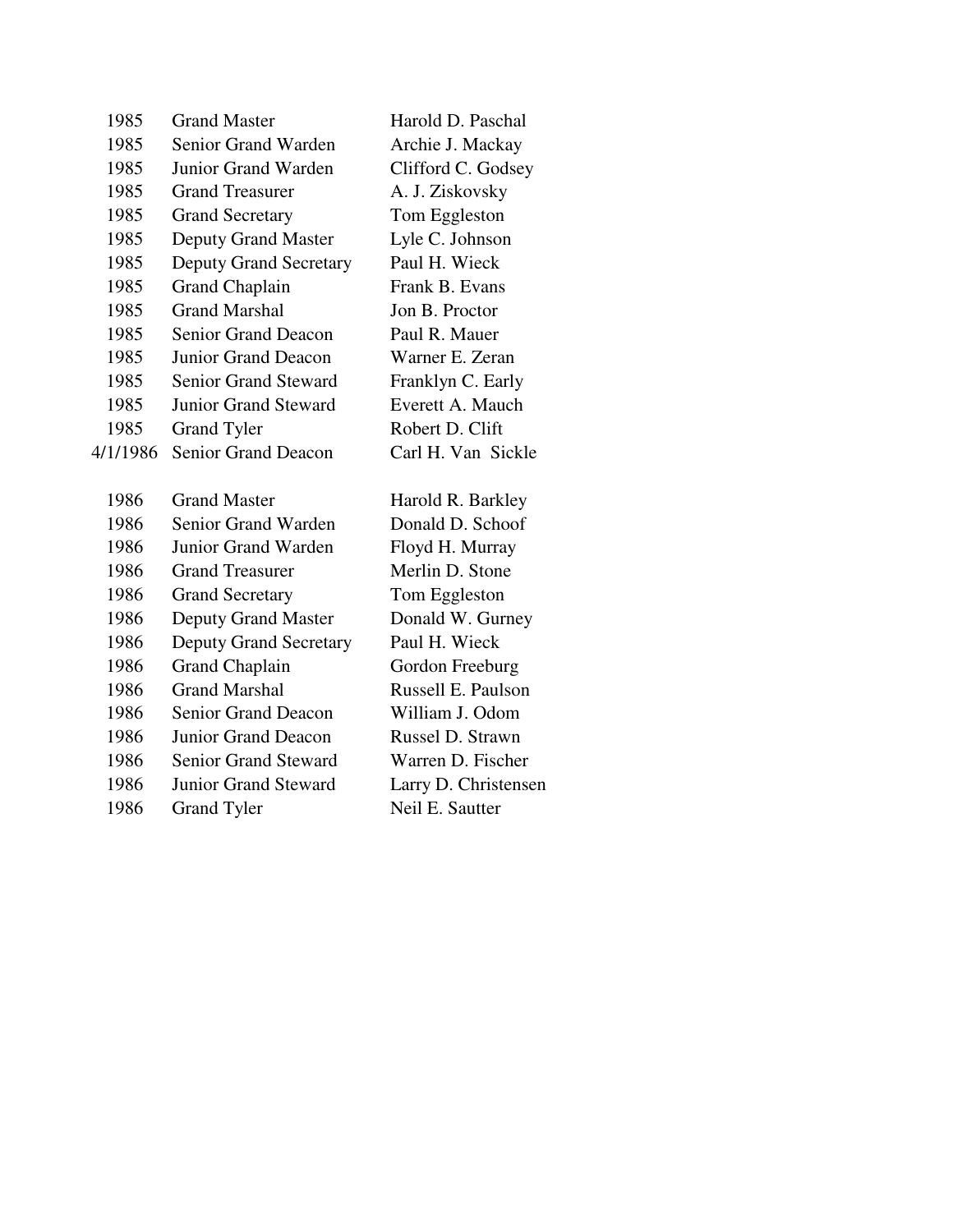| 1987 | <b>Grand Master</b>           | George D. Weed      |
|------|-------------------------------|---------------------|
| 1987 | Senior Grand Warden           | D. Dean Johnson     |
| 1987 | Junior Grand Warden           | Robert W. Kilfoil   |
| 1987 | <b>Grand Treasurer</b>        | Edward T. Johnson   |
| 1987 | <b>Grand Secretary</b>        | Tom Eggleston       |
| 1987 | <b>Deputy Grand Master</b>    | Jerry R. Anderson   |
| 1987 | <b>Deputy Grand Secretary</b> | Paul H. Wieck       |
| 1987 | <b>Grand Chaplain</b>         | Peter J. Peterson   |
| 1987 | <b>Grand Marshal</b>          | R. Jay Hartman      |
| 1987 | <b>Senior Grand Deacon</b>    | Doyle V. Hammock    |
| 1987 | Junior Grand Deacon           | James B. Jones      |
| 1987 | <b>Senior Grand Steward</b>   | Russell G. Haley    |
| 1987 | <b>Junior Grand Steward</b>   | Melvin L. Gray      |
| 1987 | <b>Grand Tyler</b>            | Francis H. Harbour  |
| 1987 | <b>Grand Musician</b>         | Kenneth J. Kloubec  |
|      |                               |                     |
| 1988 | <b>Grand Master</b>           | Carol H. Cremer     |
|      |                               |                     |
| 1988 | Senior Grand Warden           | Elmer D. Louth      |
| 1988 | Junior Grand Warden           | Virgil J. Mackey    |
| 1988 | <b>Grand Treasurer</b>        | James E. Boggs      |
| 1988 | <b>Grand Secretary</b>        | Tom Eggleston       |
| 1988 | <b>Deputy Grand Master</b>    | William E. Kimler   |
| 1988 | <b>Deputy Grand Secretary</b> | Paul H. Wieck       |
| 1988 | <b>Grand Chaplain</b>         | Donald C. Everhart  |
| 1988 | <b>Grand Marshal</b>          | Steven J. Donaldson |
| 1988 | <b>Senior Grand Deacon</b>    | Richard L. Crooks   |
| 1988 | Junior Grand Deacon           | Herbert L. Davison  |
| 1988 | <b>Senior Grand Steward</b>   | Paul A. Berger      |
| 1988 | <b>Junior Grand Steward</b>   | <b>Jack Dalbey</b>  |
| 1988 | <b>Grand Tyler</b>            | Frank E. Wagoner    |
| 1988 | <b>Grand Musician</b>         | Kenneth J. Kloubec  |